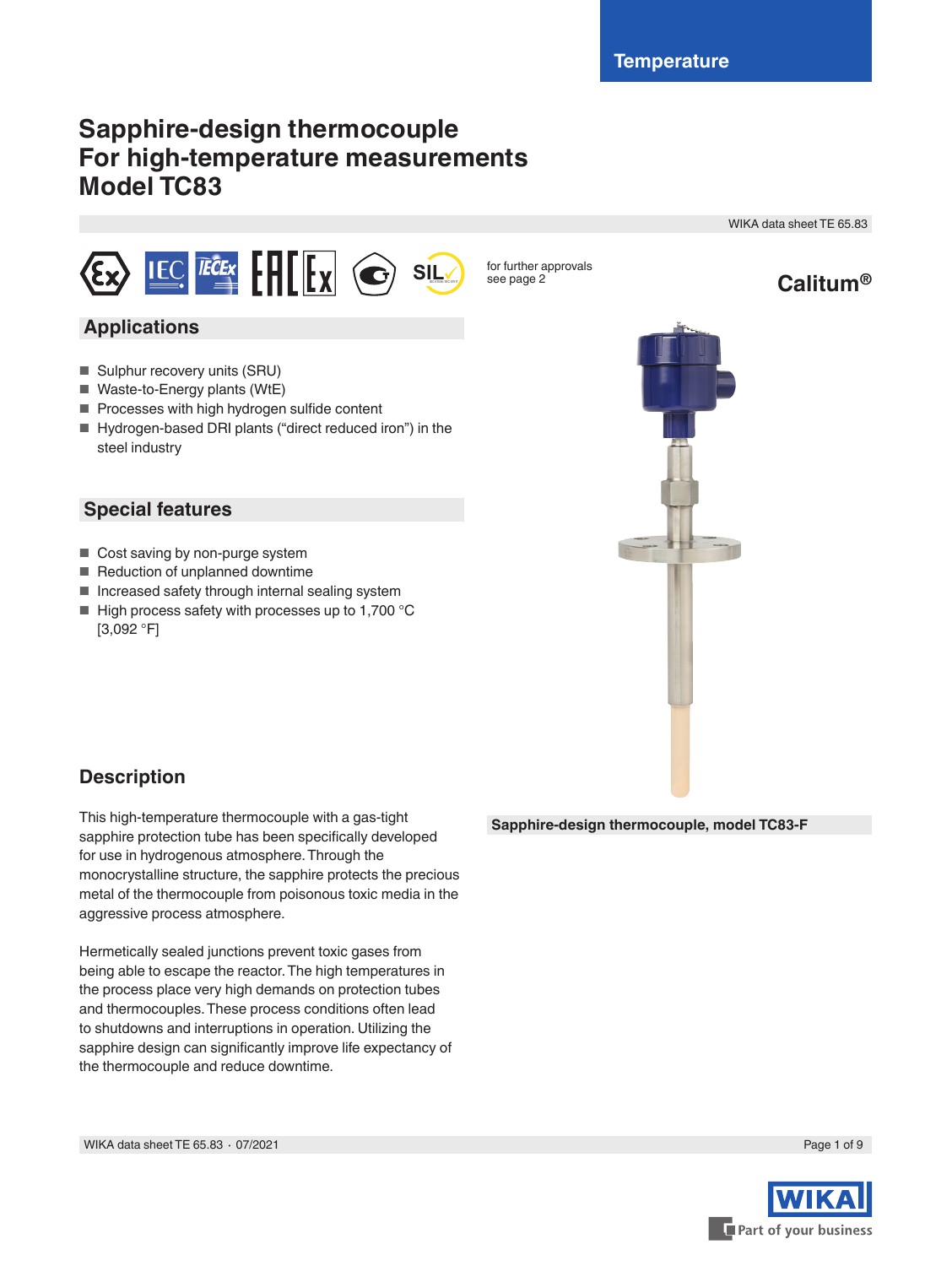## **Approvals**

| Logo                  | <b>Description</b>                                                                                                                                  | <b>Country</b>                 |
|-----------------------|-----------------------------------------------------------------------------------------------------------------------------------------------------|--------------------------------|
| CE                    | EU declaration of conformity<br><b>EMC</b> directive $1$<br>EN 61326 emission (group 1, class B) and interference immunity (industrial application) | European Union                 |
|                       | RoHS directive<br>٠                                                                                                                                 |                                |
|                       | ATEX directive (option)<br>٠<br>Hazardous areas<br>II 2/-G Ex db IIC T6  T1 Gb/-<br>II 2/-G Ex db IIC Gb/-                                          |                                |
| <b>IEC</b> TECEX      | <b>IECEx (option) - in conjunction with ATEX</b><br>Hazardous areas<br>$Ex$ db IIC T6 $$ T1 Gb/-<br>Ex db IIC Gb/-                                  | International                  |
| [ <b>H</b> [ <b>k</b> | EAC (option)<br>Hazardous areas                                                                                                                     | Eurasian Economic<br>Community |
| $\bigodot$            | <b>GOST</b> (option)<br>Metrology, measurement technology                                                                                           | Russia                         |
| ၆                     | <b>KazinMetr (option)</b><br>Metrology, measurement technology                                                                                      | Kazakhstan                     |
| O                     | <b>BelGIM</b> (option)<br>Metrology, measurement technology                                                                                         | <b>Belarus</b>                 |
| $\boldsymbol{\Theta}$ | <b>UkrSEPRO (option)</b><br>Metrology, measurement technology                                                                                       | Ukraine                        |
|                       | <b>Uzstandard (option)</b><br>Metrology, measurement technology                                                                                     | Uzbekistan                     |

1) Only for built-in transmitter

## **Manufacturer's information and certifications**

| Logo | Description                                                                                        |
|------|----------------------------------------------------------------------------------------------------|
| sily | SIL <sub>2</sub><br>Functional safety (only in conjunction with model T32 temperature transmitter) |

Approvals and certificates, see website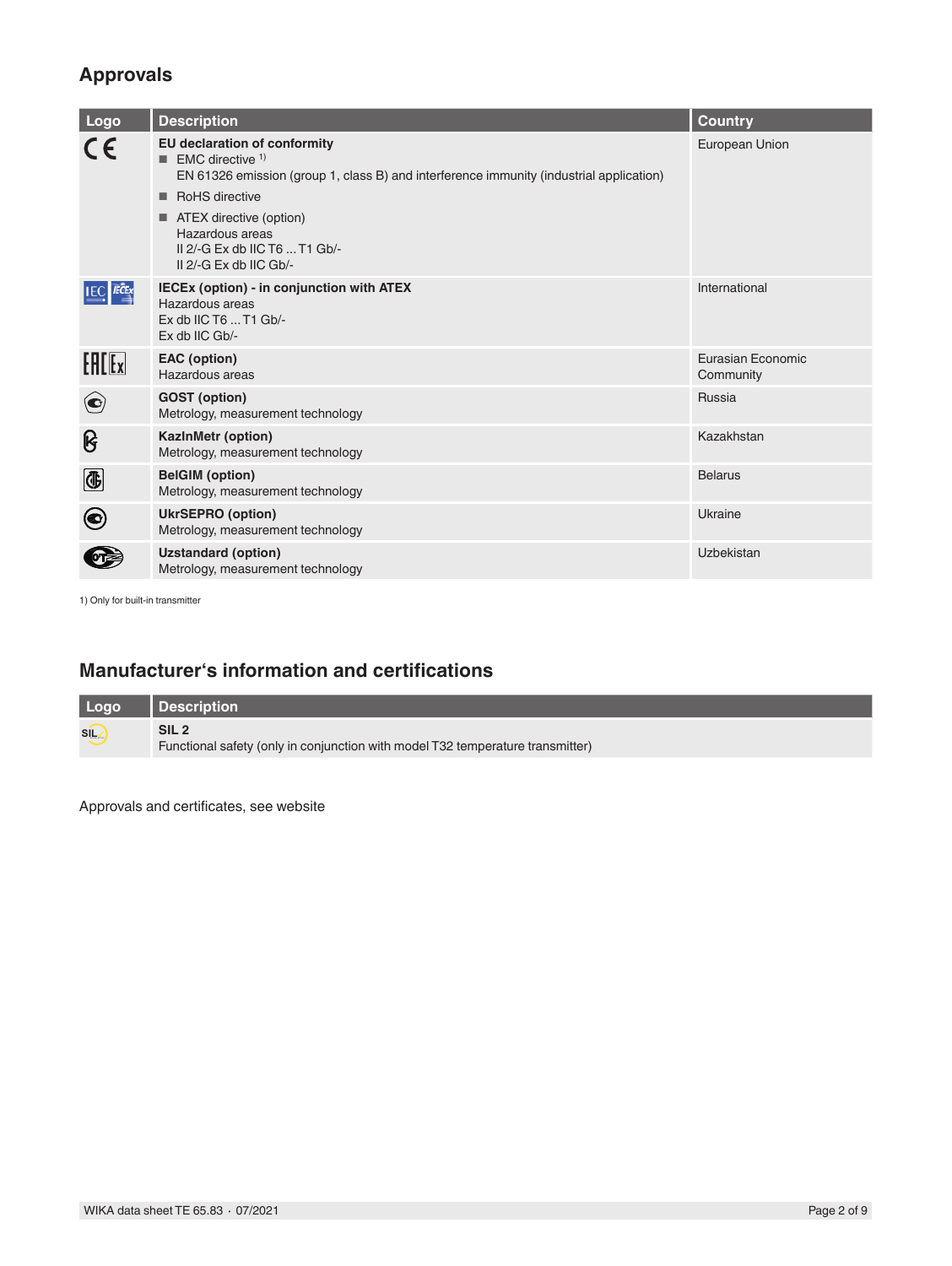### **Sensor**

#### **Sensor types**

| <b>Type</b> | Operating temperatures of the thermocouple |                                   |                                    |                |
|-------------|--------------------------------------------|-----------------------------------|------------------------------------|----------------|
|             | IEC 60584-1                                |                                   | <b>ASTM E230</b>                   |                |
|             | Class 2                                    | <b>Class 1</b>                    | <b>Standard</b>                    | <b>Special</b> |
| K           | $-40$ +1,200 °C [-40  +2,192 °F]           | $-40+1,000$ °C $[-40+1,832$ °F]   | 0  1,260 °C [32  2,300 °F]         |                |
| J           | $-40$ +750 °C [-40  +1,382 °F]             | $-40+750$ °C [ $-40+1,382$ °F]    | 0  760 °C [32  1,400 °F]           |                |
| Е           | $-40+900$ °C [-40  +1,652 °F]              | $-40+800$ °C [ $-40+1,472$ °F]    | 0  870 °C [32  1,598 °F]           |                |
| N           | $-40+1,200 °C$ [ $-40+2,192 °F$ ]          | $-40+1,000 °C$ [ $-40+1,832 °F$ ] | 0  1,260 °C [32  2,300 °F]         |                |
| R           | 0  1,600 °C [32  2,912 °F]                 | 0  1,600 °C [32  2,912 °F]        | 0  1,480 °C [32  2,696 °F]         |                |
| S           | 0  1,600 °C [32  2,912 °F]                 | $01,600 °C$ [32  2,912 °F]        | 0  1,480 °C [32  2,696 °F]         |                |
| в           | 600  1,700 °C [1,112  3,092 °F]            | $\overline{\phantom{a}}$          | 870  1.700 °C<br>$[1,5983,092$ °F] |                |

Temperature ranges can be limited by protection tube materials.

The actual application range of these thermometers is limited by the permissible maximum temperature of the thermocouple as well as by the permissible maximum working temperature of the protection tube material.

For detailed specifications for thermocouples, see IEC 60584-1, IEC 60584-3 or ASTM E230 and Technical information IN 00.23 at www.wika.com.

#### **Tolerance value**

For the tolerance value of thermocouples, a cold junction temperature of 0 °C [32 °F] has been taken as the basis.

Listed types are available both as single or dual thermocouples. The thermocouple will be delivered with an insulated measuring point, unless explicitly specified otherwise.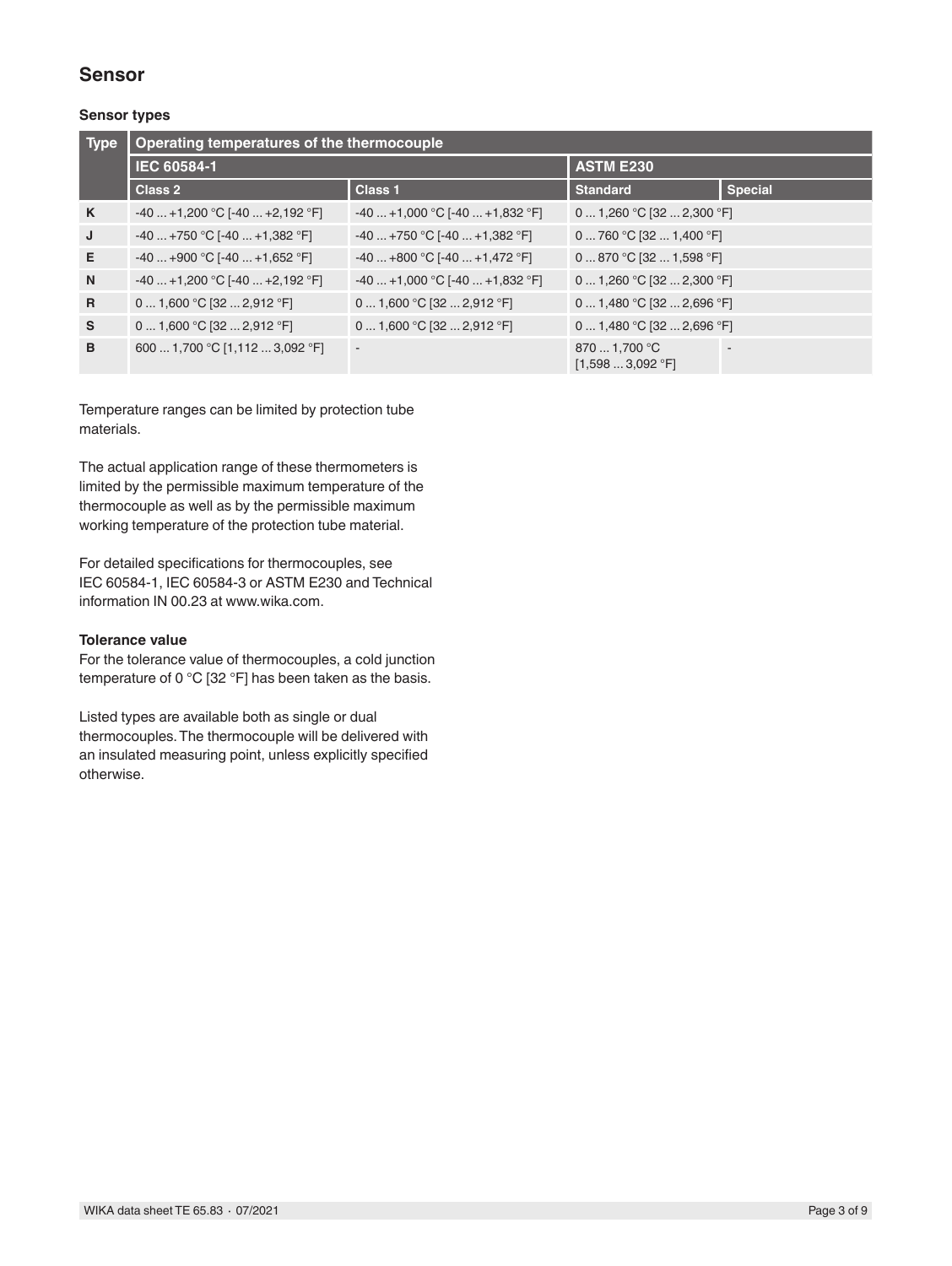### **Neck tube, support tube**

The neck tube is screwed into the connection head. The neck length depends on the intended use. Usually an isolation is bridged by the neck tube/support tube. Also, in many cases, the neck tube/support tube serves as a cooling extension between the connection head and the medium, in order to protect a possible built-in transmitter from high medium temperatures.

| <b>Specifications</b>         |                                                              |
|-------------------------------|--------------------------------------------------------------|
| <b>Material</b>               |                                                              |
| Neck tube                     | Stainless steel                                              |
| Support tube                  | Stainless steel 310<br>ш.<br>$\blacksquare$ 446<br>Alloy 600 |
| Connection thread to the head | M20 x 1.5, adjustable lock nut<br>$\blacksquare$ 1/2 NPT     |
| Neck tube/support tube length | Min. 330 mm [13 in]<br>Longer lengths on request             |
| <b>Process pressure</b>       | Max. 5 bar [73 psi]                                          |

## **Process connection**

| <b>Process connection</b> |                                      |
|---------------------------|--------------------------------------|
| <b>Nominal size</b>       |                                      |
| <b>ASME</b>               | $1\frac{1}{2}$ "  6"                 |
| EN 1092-1                 | DN 40  DN 100                        |
| <b>Pressure ratings</b>   |                                      |
| <b>ASME</b>               | 150  1,500 lbs                       |
| EN 1092-1                 | PN 40  PN 100                        |
| <b>Sealing face</b>       | According to ASME B16.5 or EN 1092-1 |

Flanges in accordance with other standards on request

### **Tests**

The following pressure tests are carried out on every TC83: Pressure test for measuring insert at 100 bar [1,450 psi]

Option:

- Calibration at 3 test points (900 °C [1.652 °F], 1,000 °C [1,832 °F] and 1,100 °C [2,012 °F])
- Calibration at 3 test points (1,000 °C [1,832 °F], 1,200 °C [2,192 °F] and 1,400 °C [2,552 °F])

Further tests are available on request.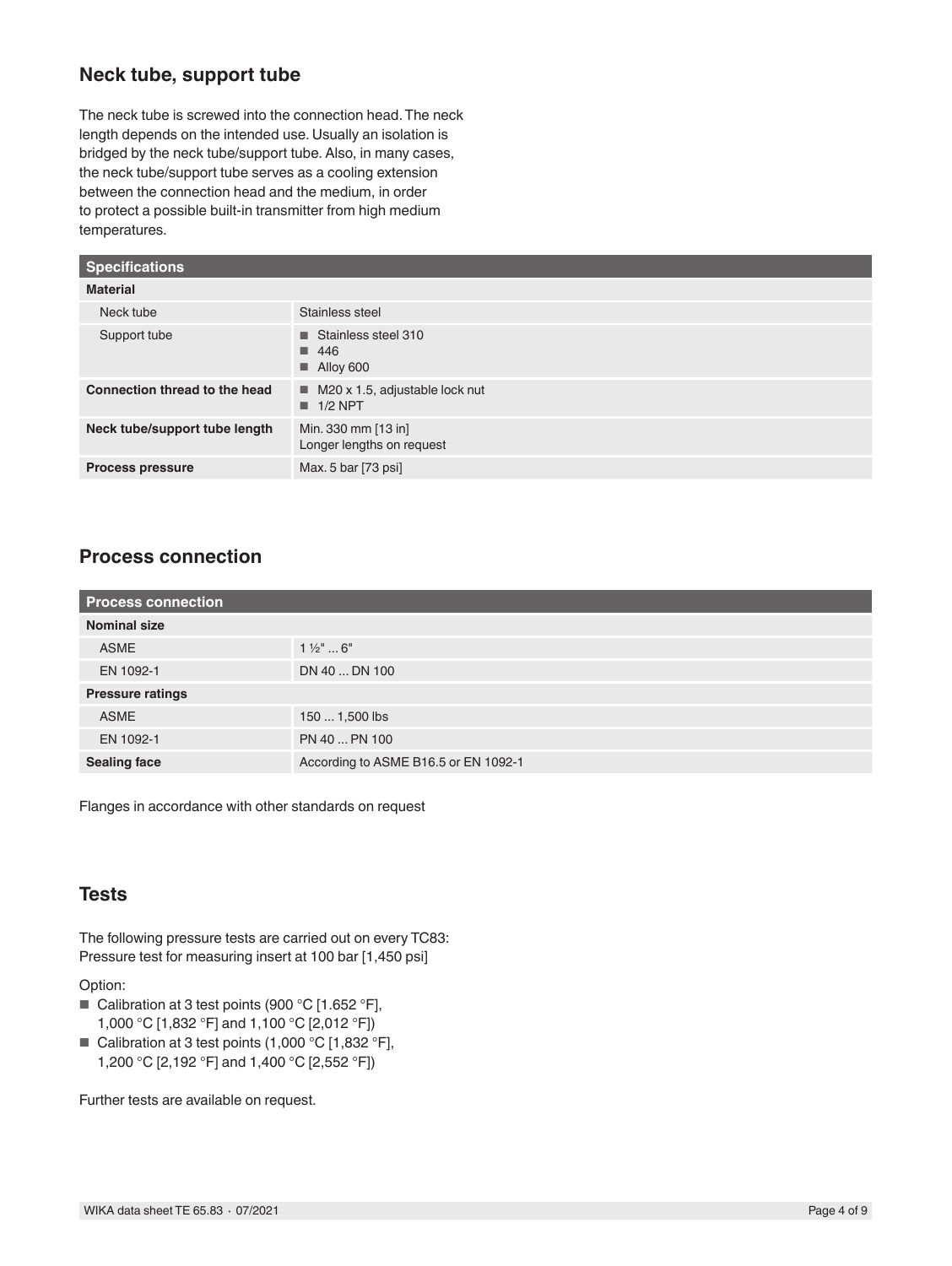

### **Components model TC83**



#### Legend:

- **3.** Connection head
- 2 Neck tube
- 3 Metal support tube
- 4 Protection tube
- **5** Terminal block
- Transmitter (option)
- Field transmitter
- Process connection
- A (NL) Nominal length
- U Insertion length
- X Support tube length below process connection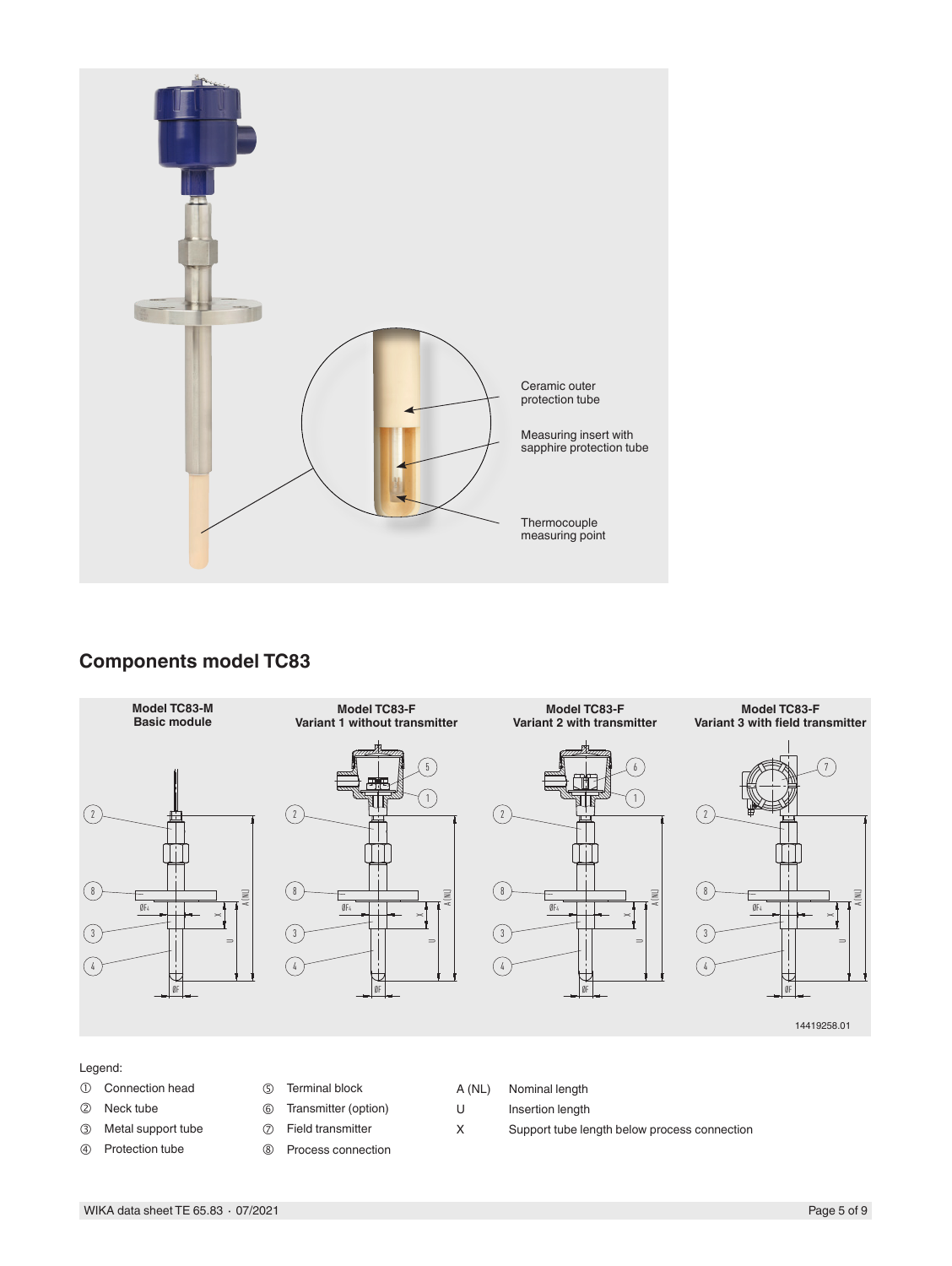### **Dimensions in mm**

Metal support tube:  $\varnothing$  32 mm [1.259 in] Ceramic protection tube: Ø 24 ... 26 mm [0.945 ... 1.024 in] Measuring insert with protection tube: Sapphire: Ø 8 mm [0.315 in]<br>Insertion length U: Typically between 300 ... 1,0 Typically between 300 ... 1,000 mm [12 ... 39 in]

Other materials and dimensions on request



Legend:

- A (NL) Nominal length
- N Support tube length<br>X Support tube length
- Support tube length below process connection
- U Insertion length
- Measuring insert with sapphire protection tube
- Protection tube ceramic
- Process connection
- Terminal block/transmitter (option)
- Connection head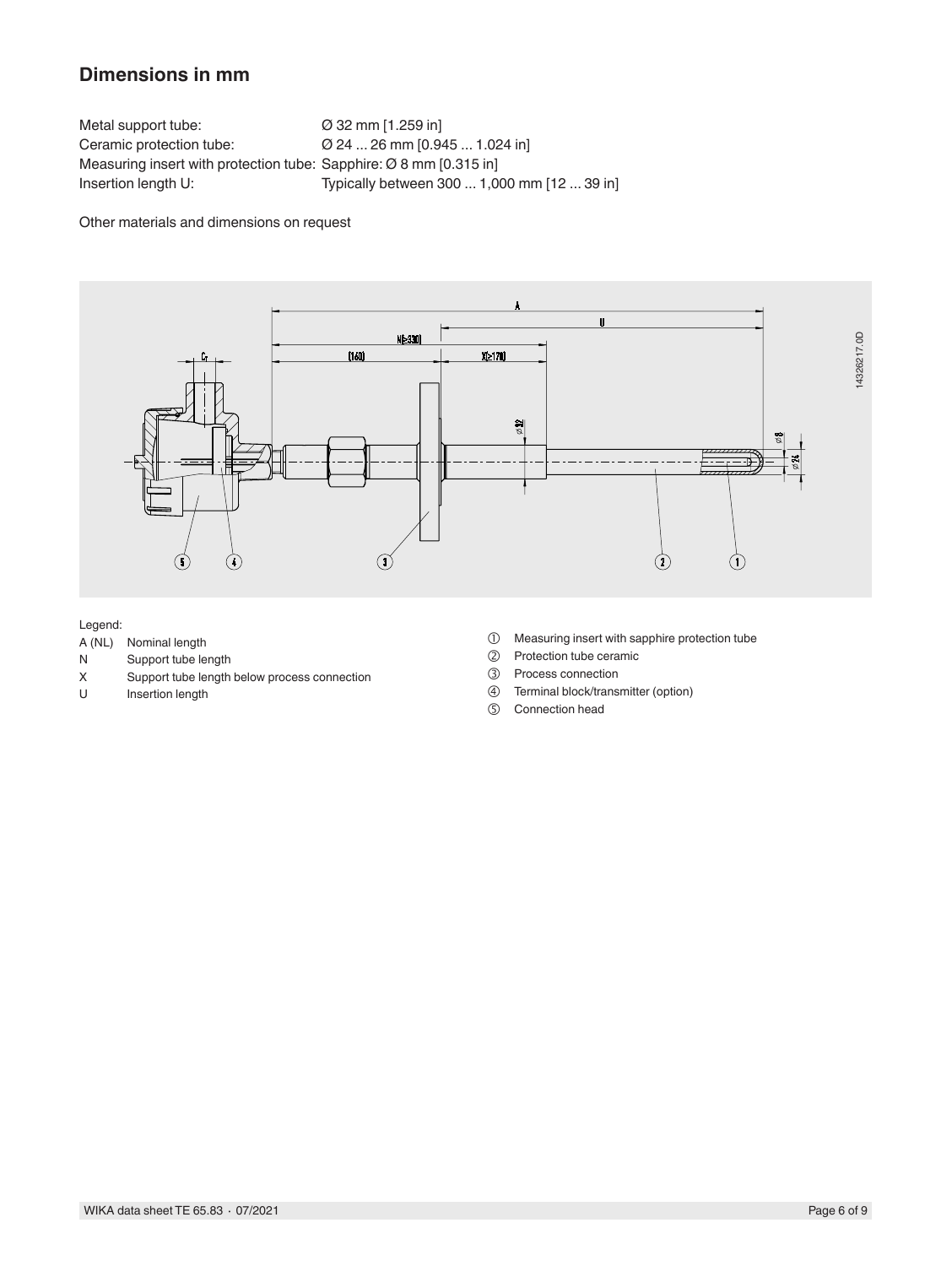## **Ceramic protection tube**

Ceramic protection tubes are made from fired aluminium oxide ceramics, the tip is spherical. Due to the low mechanical strength, a metal support tube is used to fix the process connection to the thermometer.

The ceramic protection tube is cemented into the support tube using a fireproof ceramic compound. The support tube is screwed into the connection head.

#### **Materials for ceramic protection tubes**

- Ceramic C 530 not gas-tight, fine-pored, highly resistant to changes in temperature, useable up to 1,600 °C [2,912 °F], not attacked by gases Used as outer protection tube in combination with gas-tight inner protection tube
- Ceramic C 610 gas-tight up to 1,500 °C [2,732 °F], not resistant to alkali vapours
- Ceramic C 799 gas-tight, high-purity up to 1,600 °C [2,912 °F], however only partially resistant to changes in temperature, not resistant to alkali vapours
- Silicium carbide (Hexaloy<sup>®</sup>) gas-tight up to 1,650 °C [3,000 °F]

other materials on request

### **Design with ceramic protection tube**

Depending on the ceramics used the upper operating temperature limit of ceramic protection tubes can be up to 1,600 °C [2,912 °F], with higher temperatures on request. Generally a precious metal thermocouple is used as a sensor (type R, S and B).

For the measurement of temperatures above 1,200 °C [2,192 °F] only precious metal thermocouples can be used. With precious metal thermocouples, however, there is a risk of 'poisoning' by foreign substances. This risk rises with increasing temperatures. Therefore, at temperatures above 1,200 °C [2,192 °F] gas-tight ceramics, preferably high-purity C 799, should be used.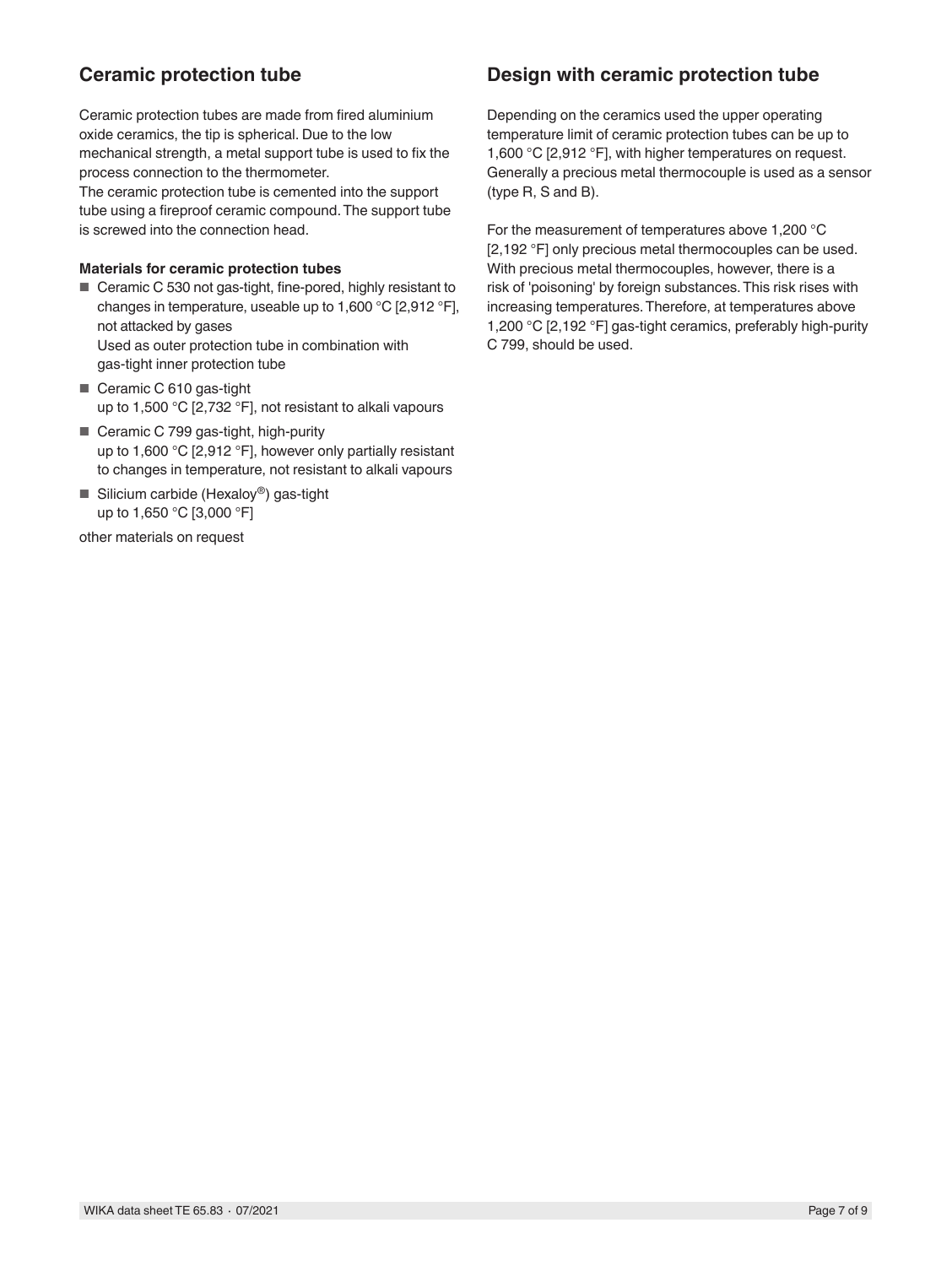## **Connection head**

| $ -$<br>ेन<br>—             |          | –<br>$\mathscr{M}$<br>₩<br>__              |             |                  |
|-----------------------------|----------|--------------------------------------------|-------------|------------------|
| 5/6000<br>1/4000            |          | other connection<br>housings <sup>1)</sup> |             |                  |
| Cable entry<br>Material     | Model    | Ingress protection                         | $ $ Cap     | Surface finish   |
| 1/4000 F<br>Aluminium       |          | IP66 <sup>2</sup><br>1/2 NPT, M20 x 1.5    | Screw cover | Blue, painted 3) |
| 1/4000 S<br>Stainless steel |          | $IP66^{2}$<br>1/2 NPT, M20 x 1.5           | Screw cover | <b>Blank</b>     |
| 5/6000W<br>Aluminium        |          | IP66 <sup>2</sup><br>1/2 NPT, M20 x 1.5    | Screw cover | Blue, painted 3) |
| 5/6000 S<br>Stainless steel |          | IP66 <sup>2</sup><br>1/2 NPT, M20 x 1.5    | Screw cover | <b>Blank</b>     |
| Aluminium                   | 7/8000W  | $IP66^{2}$<br>1/2 NPT, M20 x 1.5           | Screw cover | Blue, painted 3) |
| Stainless steel             | 7/8000 S | $IP66^{2}$<br>1/2 NPT, M20 x 1.5           | Screw cover | <b>Blank</b>     |

1) List of all possible connection housings see annex of the explosion certificates. 2) The indicated ingress protection only applies for TC82 with corresponding cable gland, appropriate cable dimensions.

3) RAL 5022

## **Field temperature transmitter with digital display (option)**

#### **Field temperature transmitter, models TIF50, TIF52**

As an alternative to the standard connection head the thermometer can be fitted with an optional model TIF50 or TIF52 field temperature transmitter.

The field temperature transmitter comprises a 4 ... 20 mA/ HART® protocol output and is equipped with an LCD indication module.



Model TIF50: HART<sup>®</sup> slave<br>Model TIF52: HART<sup>®</sup> master

#### **Field temperature transmitter models TIF50, TIF52**

## **Transmitter (option)**

As an option, WIKA transmitters can be installed in the TC83 connection head.

| Output signal 4  20 mA, HART <sup>®</sup> protocol |                           |                     |  |
|----------------------------------------------------|---------------------------|---------------------|--|
| Transmitter (selectable versions)                  | <b>T32</b>                | <b>TIF50, TIF52</b> |  |
| <b>Data sheet</b>                                  | <b>TE 32.04</b>           | TE 62.01            |  |
| Output                                             |                           |                     |  |
| 420mA                                              | $\boldsymbol{\mathsf{x}}$ | X                   |  |
| HART <sup>®</sup> protocol                         | X                         | X                   |  |
| <b>Display</b>                                     | $\boldsymbol{\mathsf{x}}$ | X                   |  |
| <b>Galvanic isolation</b>                          | X                         | X                   |  |

Other transmitters on request